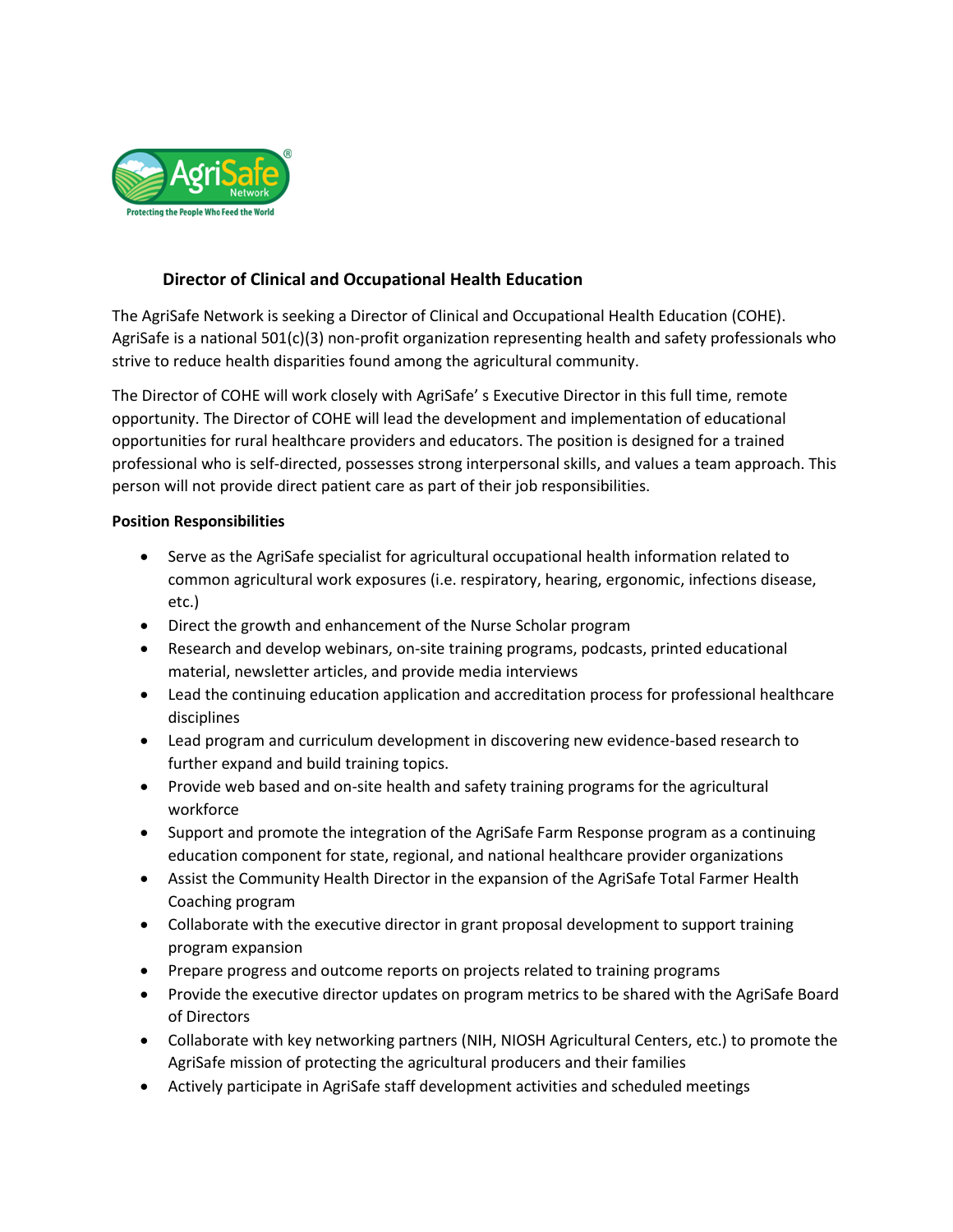### **Knowledge / Skills / Abilities**

- Knowledge of occupational health and safety principles and practice, especially as it pertains to the agricultural workforce
- A general understanding of occupational safety and health policy and standard setting bodies (i.e.: OSHA, CDC/NIOSH)
- Knowledge of rural health and safety challenges including exposures, hazards, community impact, and resources
- Experience in rural healthcare service delivery and/or education
- Broad understanding of the public health scope of practice
- Ability to manage student interns and advisory groups
- Ability to communicate clinical concepts to a wide spectrum of stakeholders
- Ability to understand and interpret clinical screening procedures (i.e.: pulmonary function tests, hearing tests, etc.)
- Ability to understand and communicate the relationship between physical health, spiritual health, and mental wellness
- Electronic communication and office skills including Microsoft Office and virtual meeting platforms

## **Preferred Experience/Education**

- Master's degree in Nursing, Advanced Practice, Nursing Education, or an Allied Health profession
- Certification or experience in occupational health services
- Minimum of five years' experience in rural healthcare delivery and/or education

## **Position Requirements**

- An unincumbered and current nursing license to practice in a U.S. state
- Maintain professional licensure and certification requirements relative to this staff position
- Desire to be part of a strong team of professionals with varied backgrounds that support successful program delivery
- Ability to work remotely
- Ability to travel nationally on behalf of AgriSafe
- Complete the AgriSafe Nurse Scholar, Farm Response, and QPR programs within three months of employment start
- Complete an Agricultural Medicine Core Course within one year of employment
- Light Work Exerting up to 20 pounds of force occasionally, and/or up to 10 pounds of force frequently, and/or a negligible amount of force constantly to move objects.
- AgriSafe employees are required to be fully vaccinated for COVID-19, as defined by the CDC. If not previously vaccinated, new employees will need to receive at least their first dose prior to employment. Proof of vaccination is required.